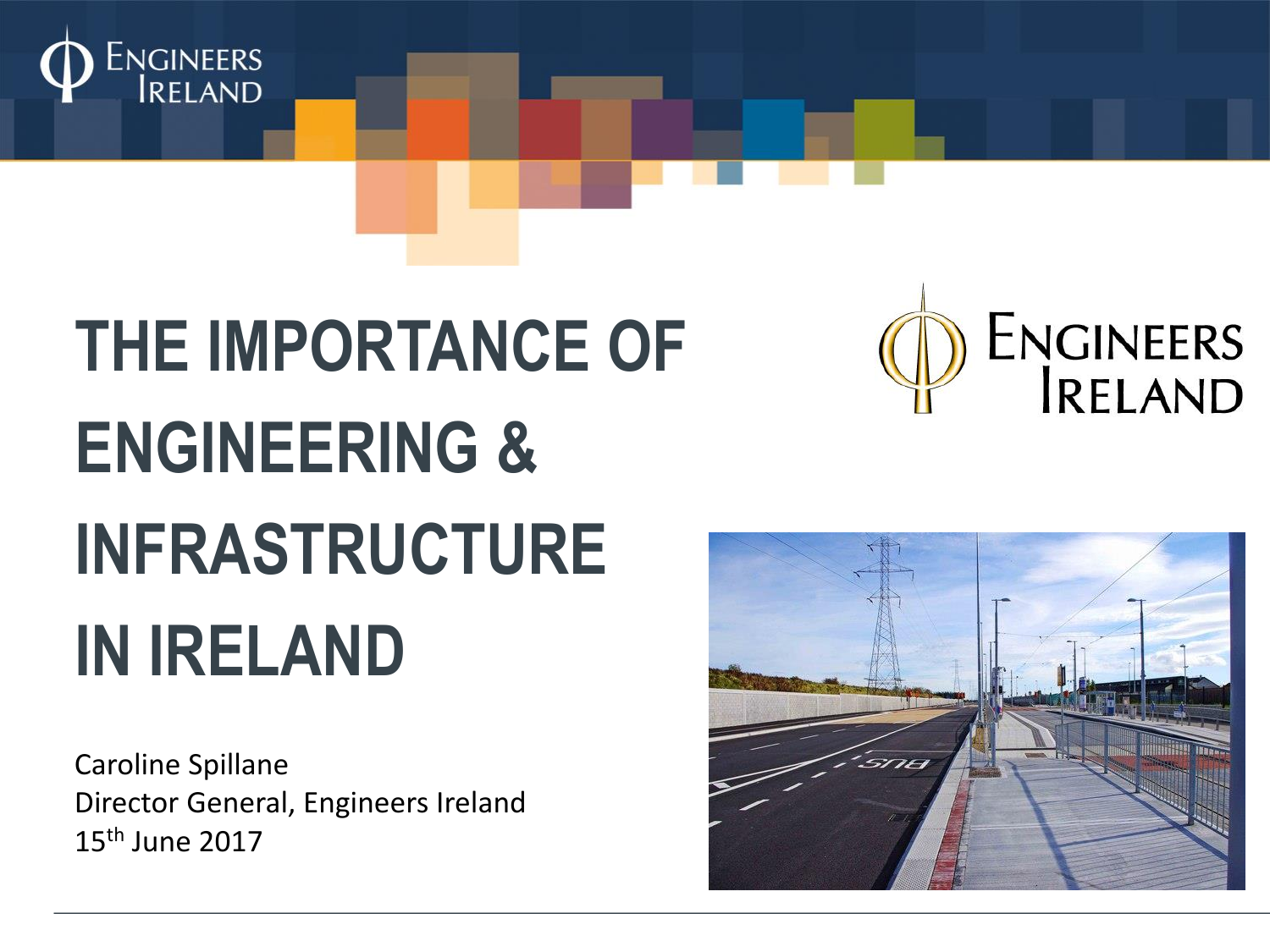



Engineers Ireland is the voice of the engineering profession in Ireland.



Representing the engineering profession since 1835, one of the oldest and largest professional bodies in Ireland.

Over 23,000 members across every discipline of engineering, from engineering students to fellows of the profession.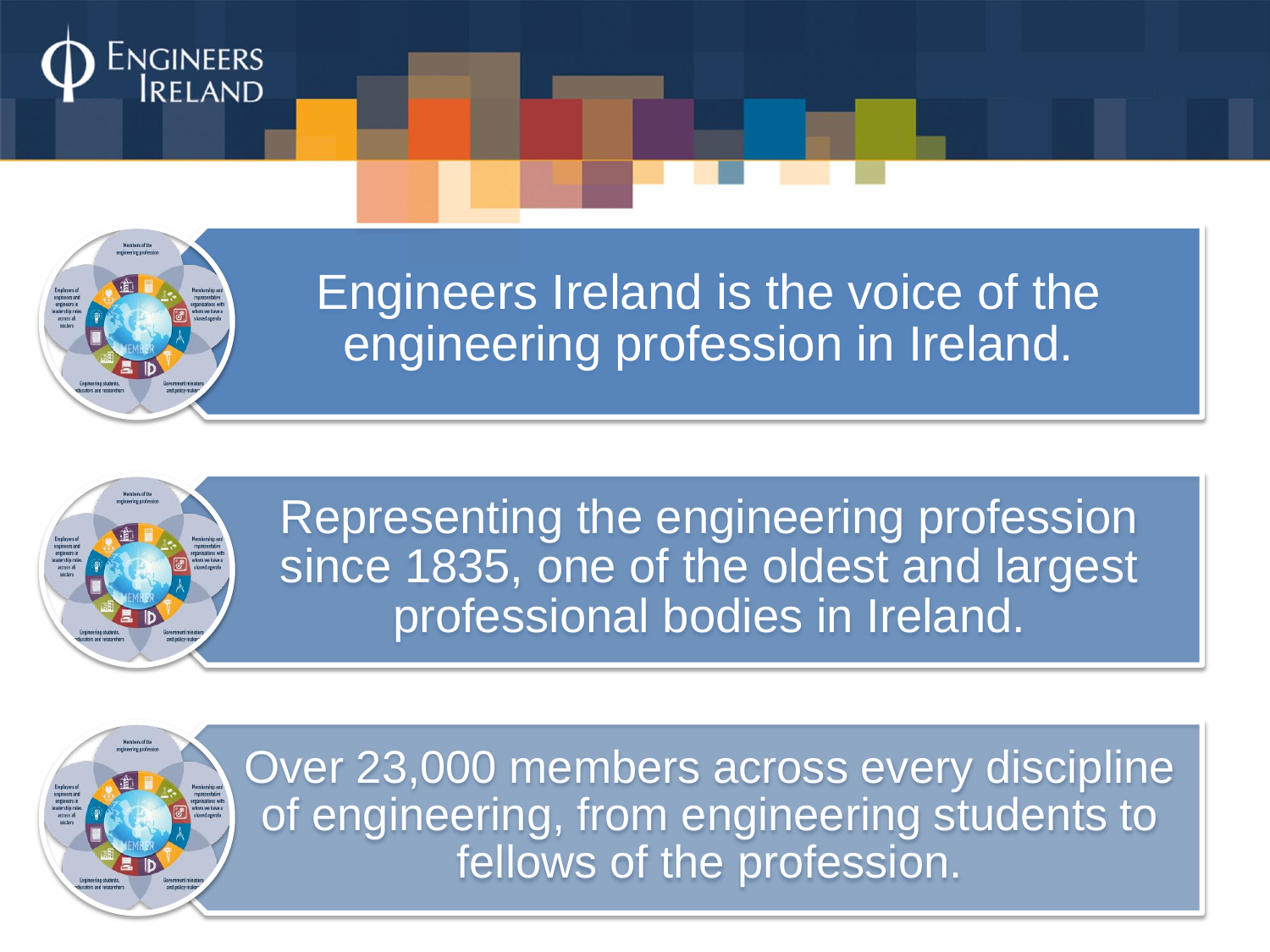



**A community of creative professionals delivering solutions for society**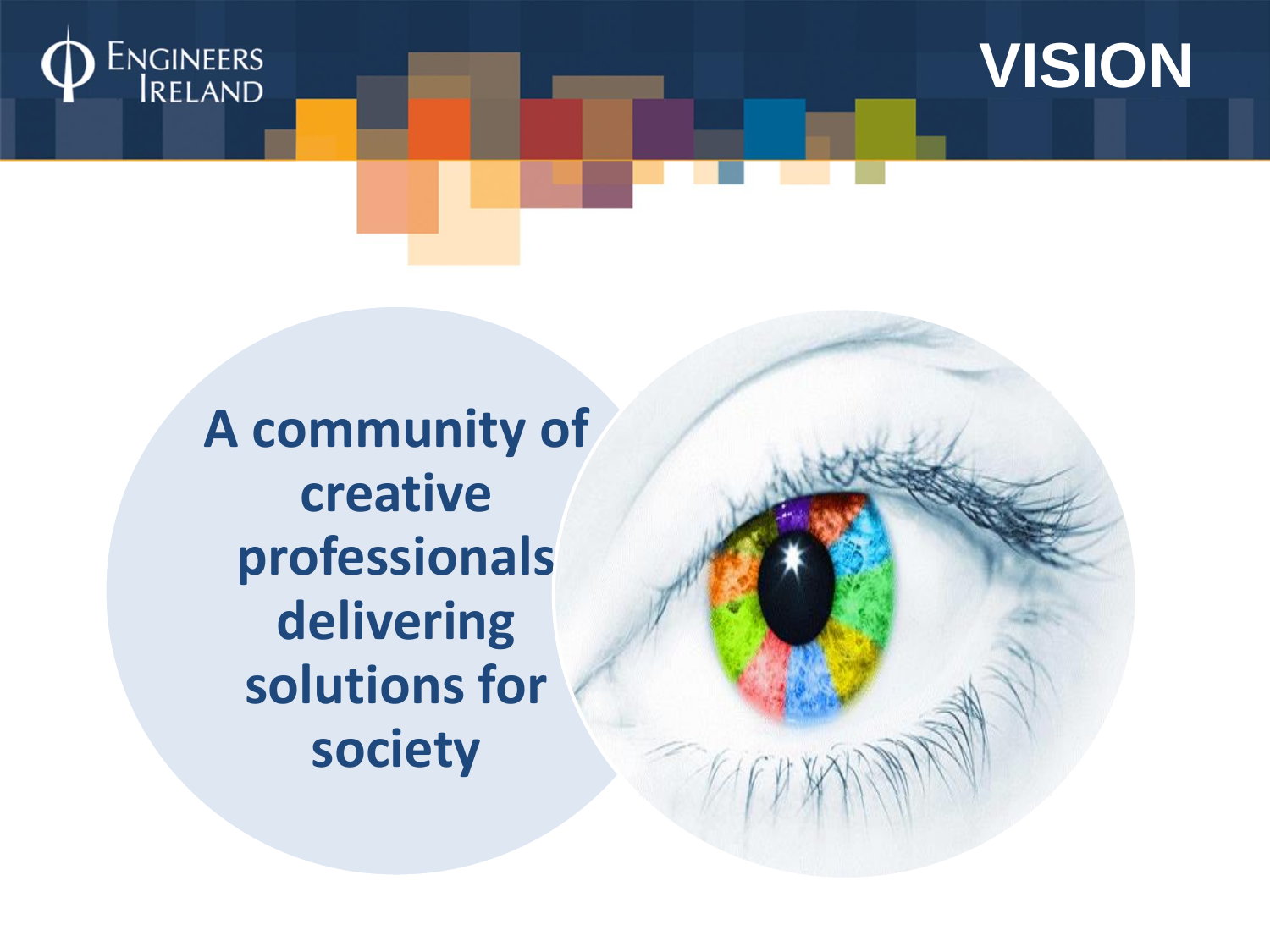



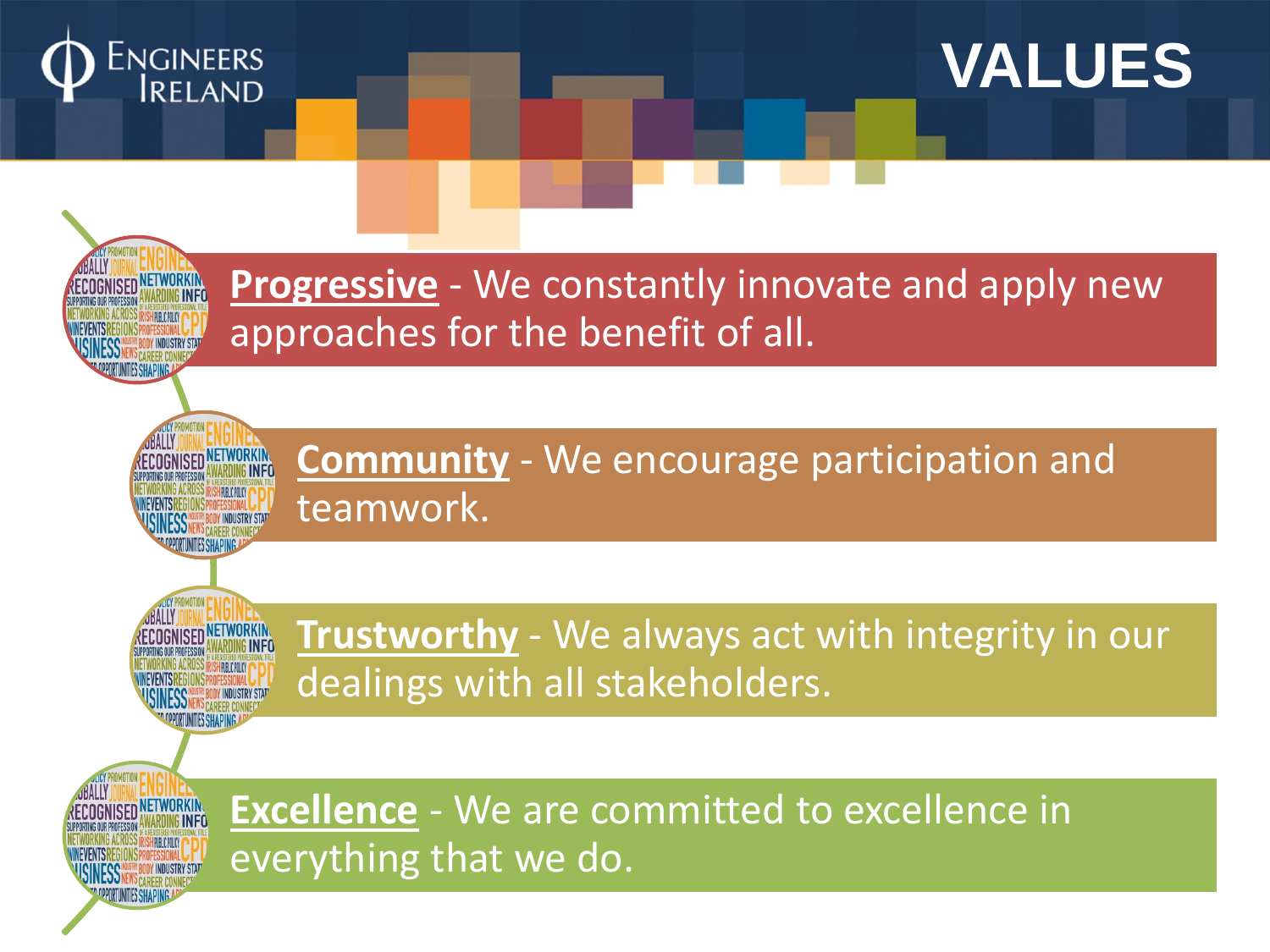

# **THE 'PERFECT STORM'**

- Infrastructure is vital to enabling sustainability, health and wellbeing, and long-term prosperity
- Yet we face a 'perfect storm' of pressures on our infrastructure
	- **Demographics**: population is expected to increase by over 750,000 in the next 20 years
	- **Climate action**: greenhouse gas emissions are behind targets
	- **Competitiveness**: congestion and future lack of capacity will hamper growth and employment in the coming years without swift, targeted action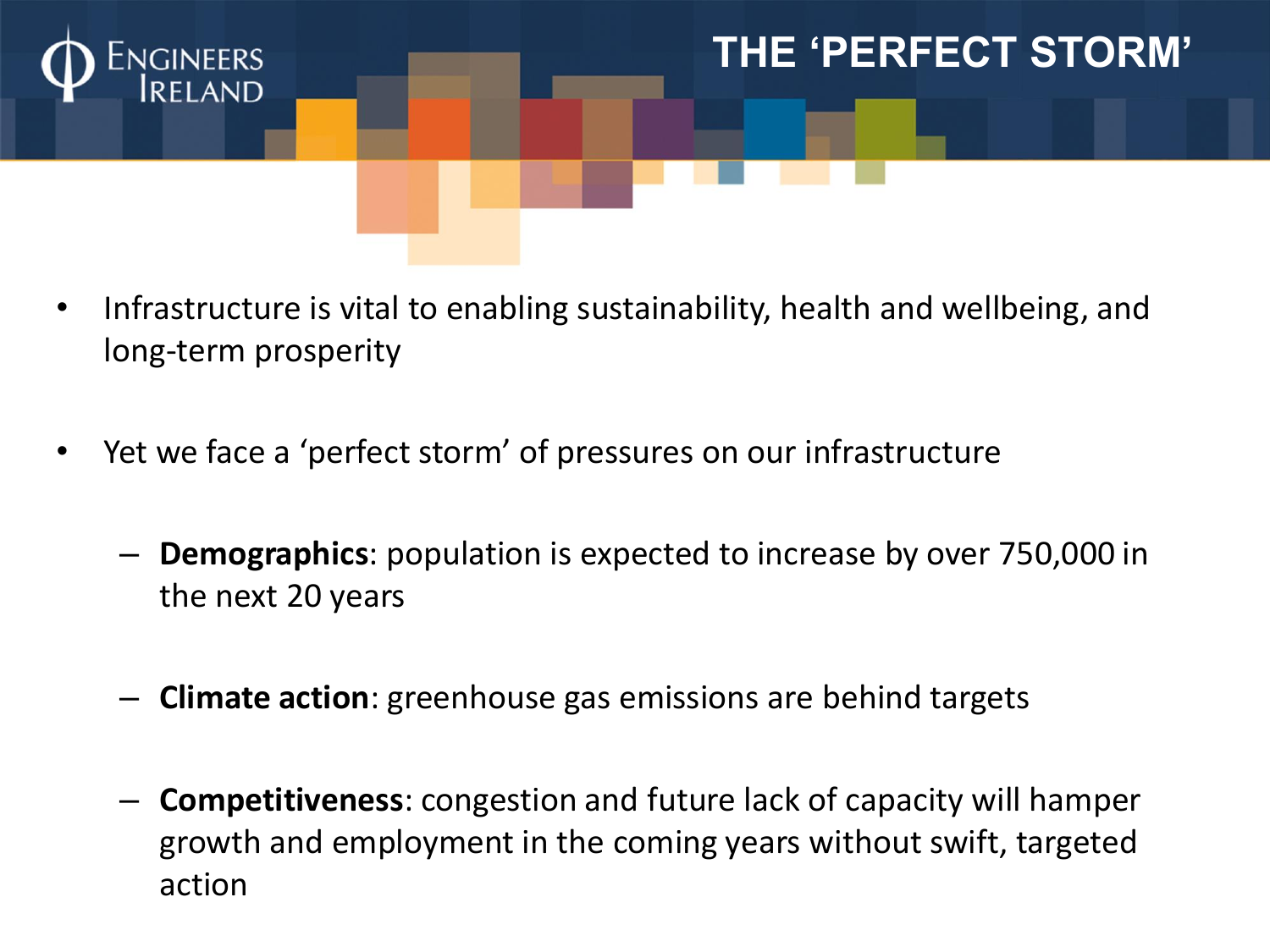

### **THE 'PERFECT STORM'**

The 2016 Global Competitiveness Review report examining international competitiveness, ranked

#### **"inadequate supply of infrastructure"**

as the most problematic factor for doing business in Ireland



Global Competitiveness Review infrastructure scores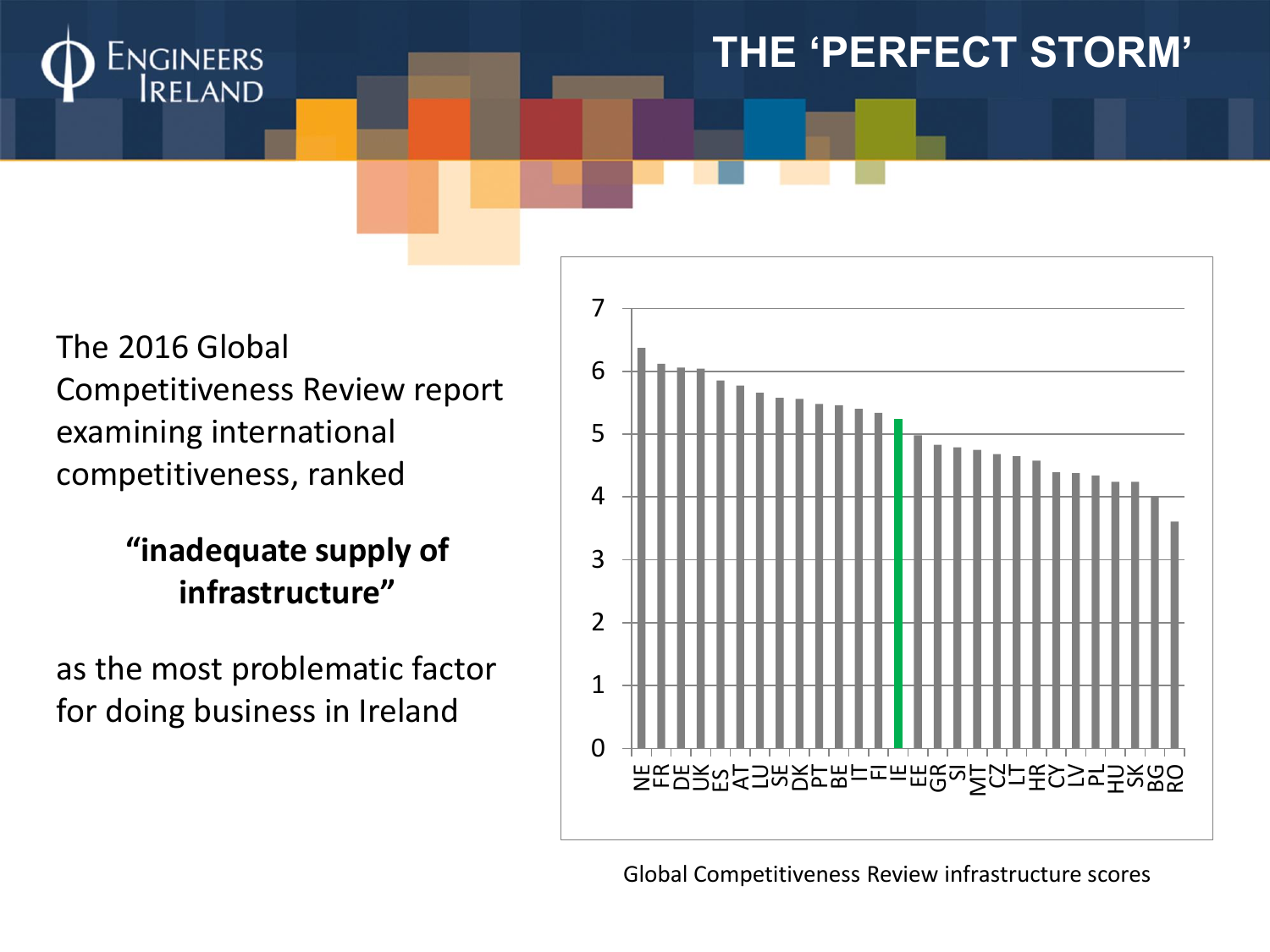

# **INCREASING INVESTMENT**

- In recent years, we have been investing less than our historical average in infrastructure – an increase in capital investment is essential
- The Capital Plan 'Building on Recovery' is currently under review
- The Think-Tank for Action on Social Change (TASC) report, 'The Need to be Ambitious: Greater Investment Ensures Prosperity' makes the case for an increase in capital investment from 2% to 4% GDP
- This level of investment is essential to meet current infrastructure needs and to support future growth and prosperity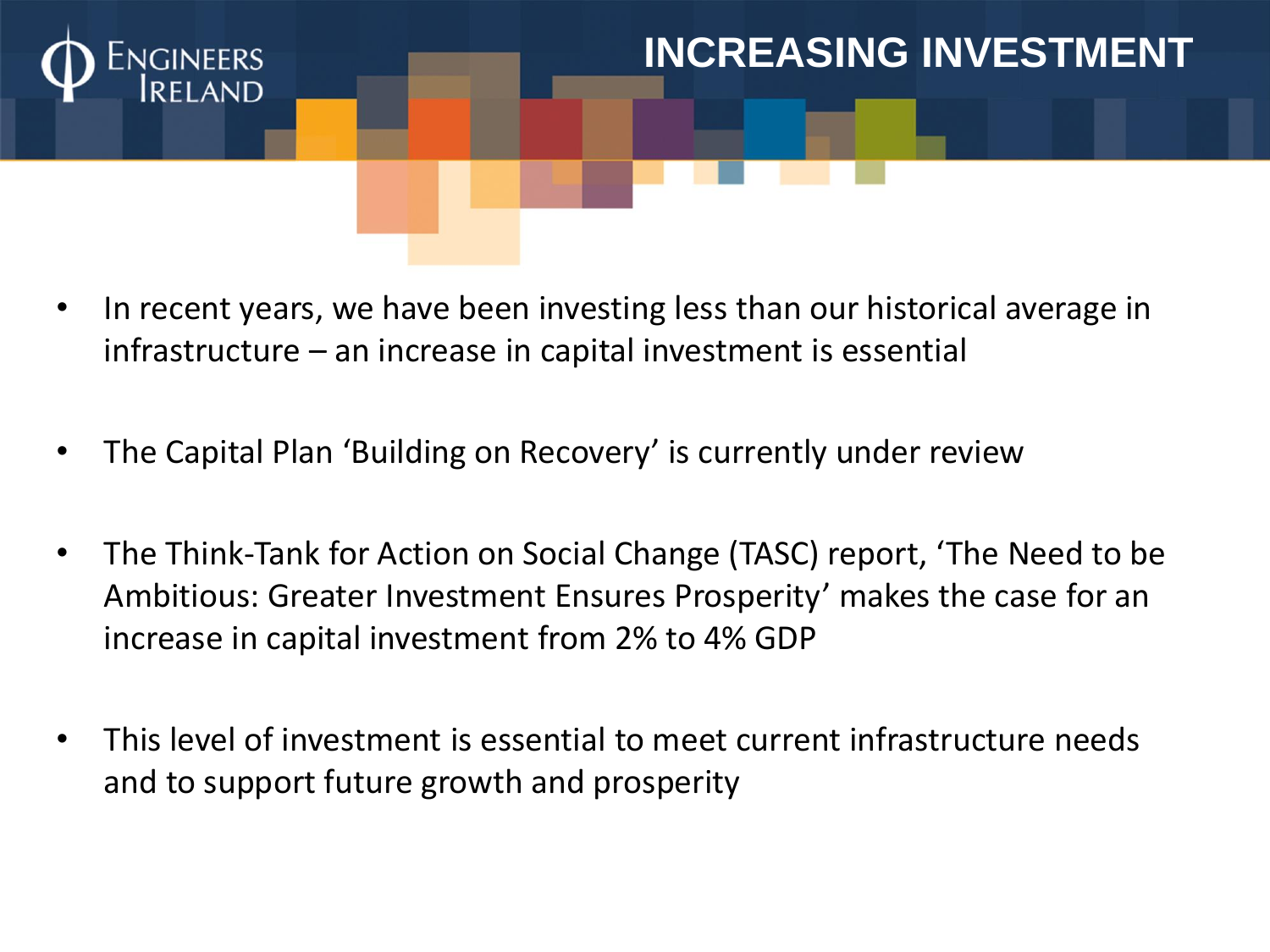

# **LONG-TERM PLANNING**

- Planning and delivery of our infrastructure is currently spread across Government departments, each competing for finite funding with little central oversight
- An independent assessment of our long-term infrastructure needs is required – particularly in the context of challenges such as Brexit
- A single infrastructure unit could be charged with sustainably planning and integrating investment in key critical areas like transport, education, health, energy and the digital economy – decoupled from the electoral cycle
- The forthcoming National Planning Framework (Ireland 2040) is a welcome step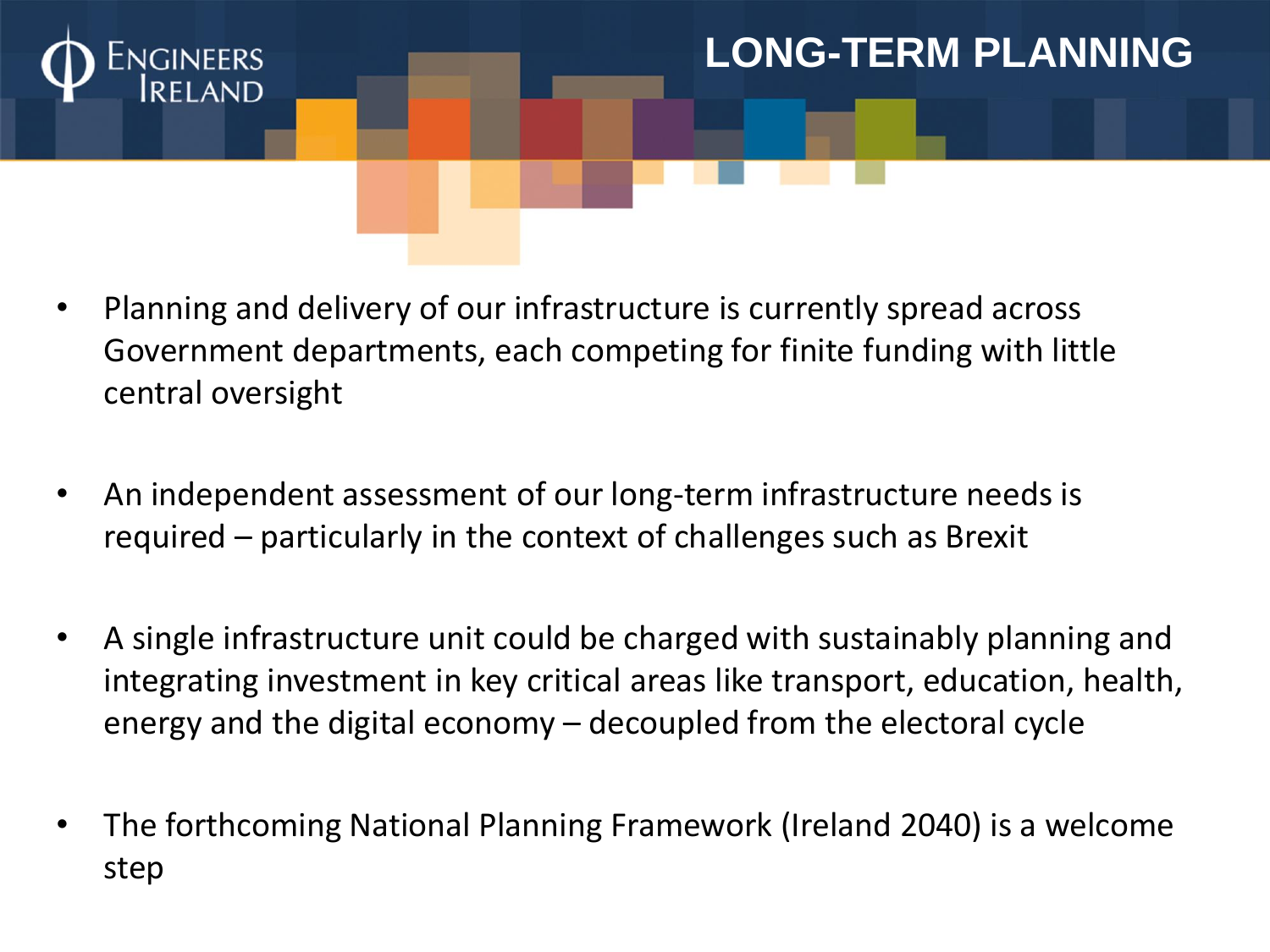

## **SKILLED LABOUR FORCE**

- To enable long-term planning and sustainable infrastructure, a skilled labour force of engineers is crucial
- The current shortage of engineering graduates is seriously threatening our infrastructure plans in housing, transport and elsewhere
- Engineers Ireland is actively involved in promoting STEM subjects in primary and secondary schools and encouraging students to choose engineering at third level
- Engineering is an exciting and rewarding career prospect for young people today – we shouldn't sell ourselves short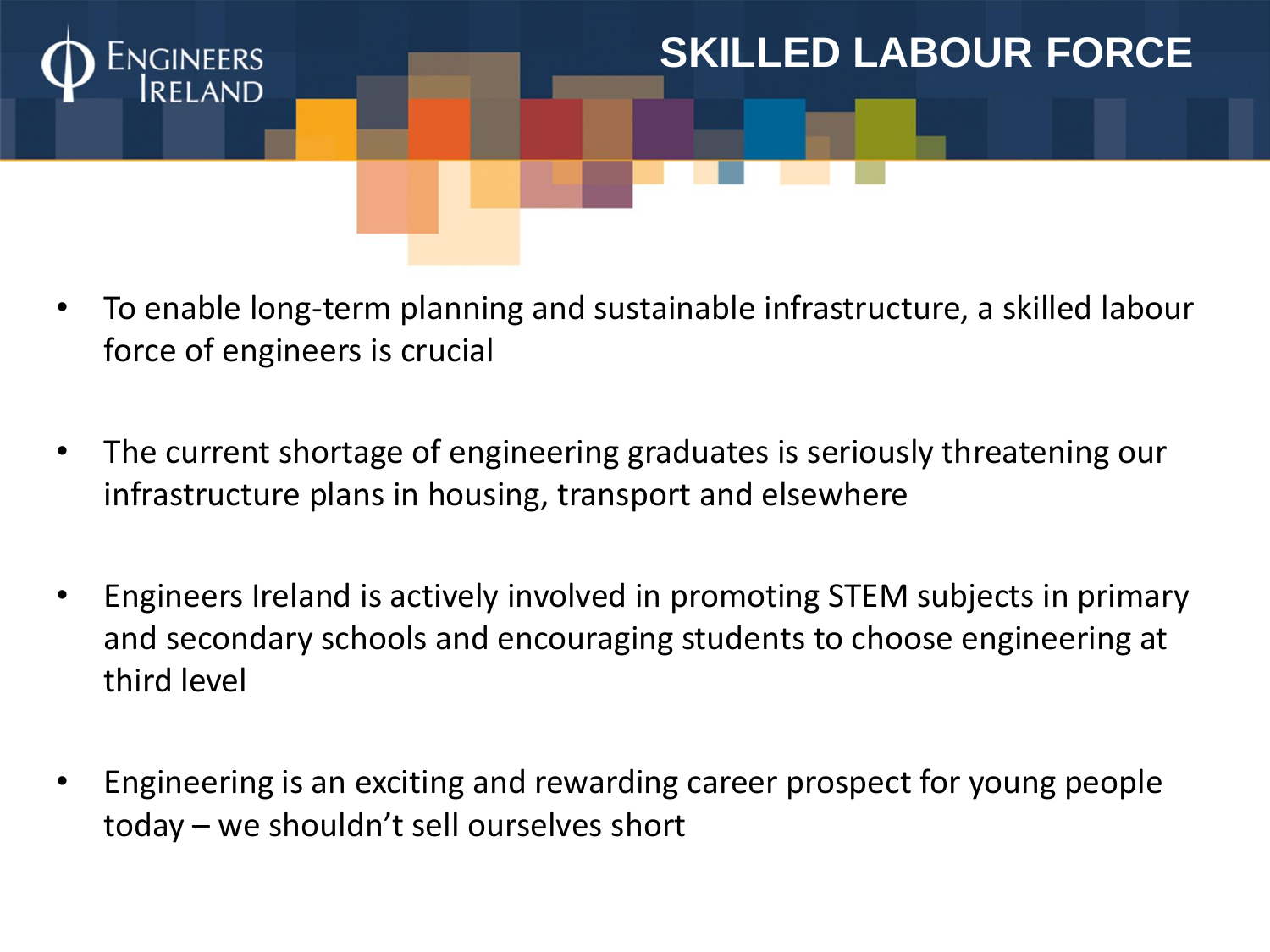

The ability of people to travel from home to their place of work, education or recreational activity by their chosen mode of transport directly affects the health and well-being of Ireland's citizens

**TRANSPORT**

- Any barriers to the free movement of people or goods impacts on quality of life
- Efficient transport improves productivity which in turn advances national economic competitiveness and drives inward investment
- Significant and increasing traffic congestion is evident in all urban areas in recent years, with lengthy delays and very unreliable journey times at peak times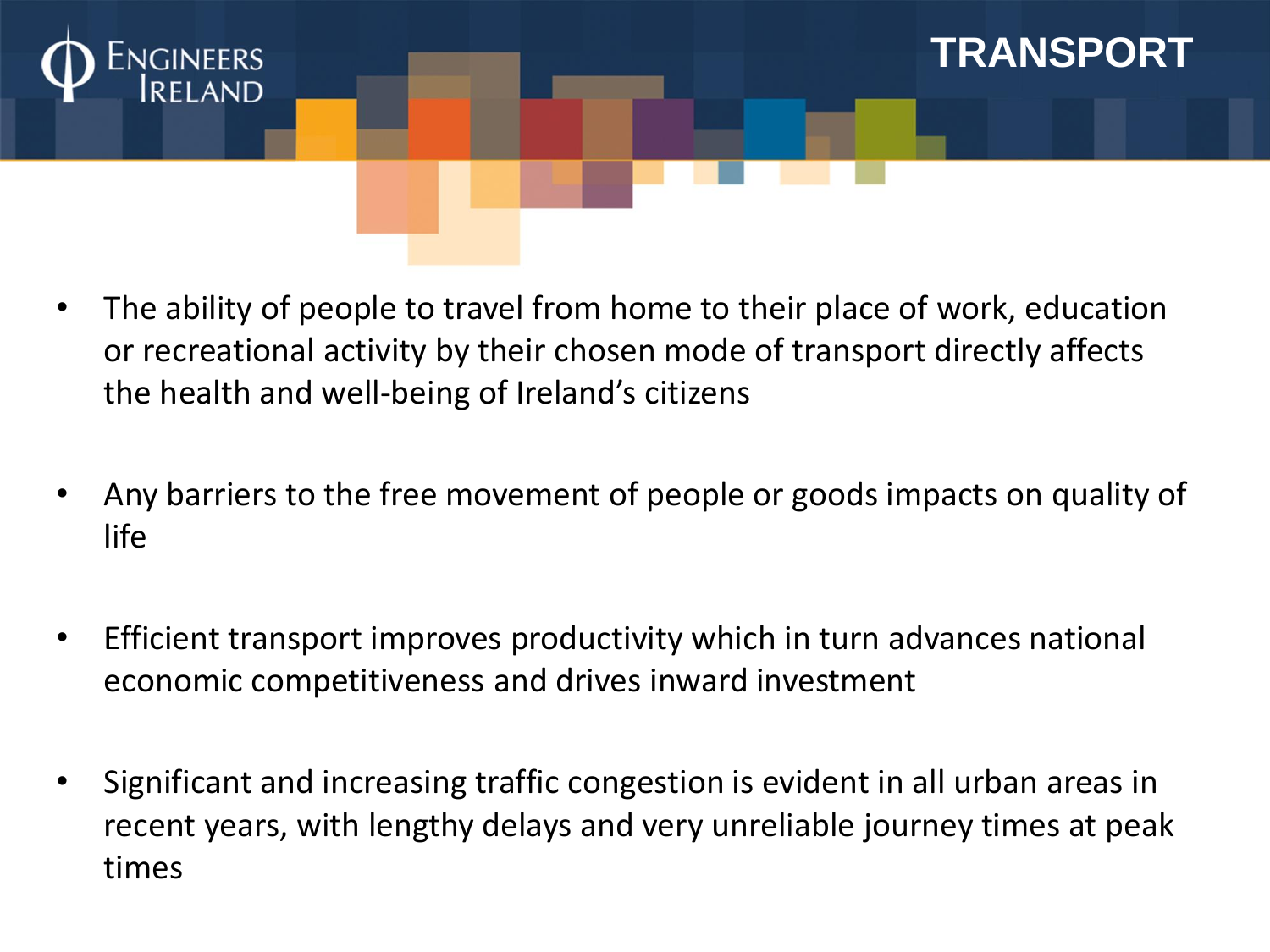

• Ireland's road network is the backbone of Ireland's land transport infrastructure as the primary private and public transport mode, including almost all freight

**TRANSPORT**

- Amidst the economic recovery, capacity is becoming a major issue on key roads - particularly the M50
- 'Big data' and ITS can lead to major improvements in safety, network management and integration
- Smart vehicles and autonomous driving will have a significant role to play and could be the missing piece of the puzzle when it comes to shifting commuters from private cars to public transport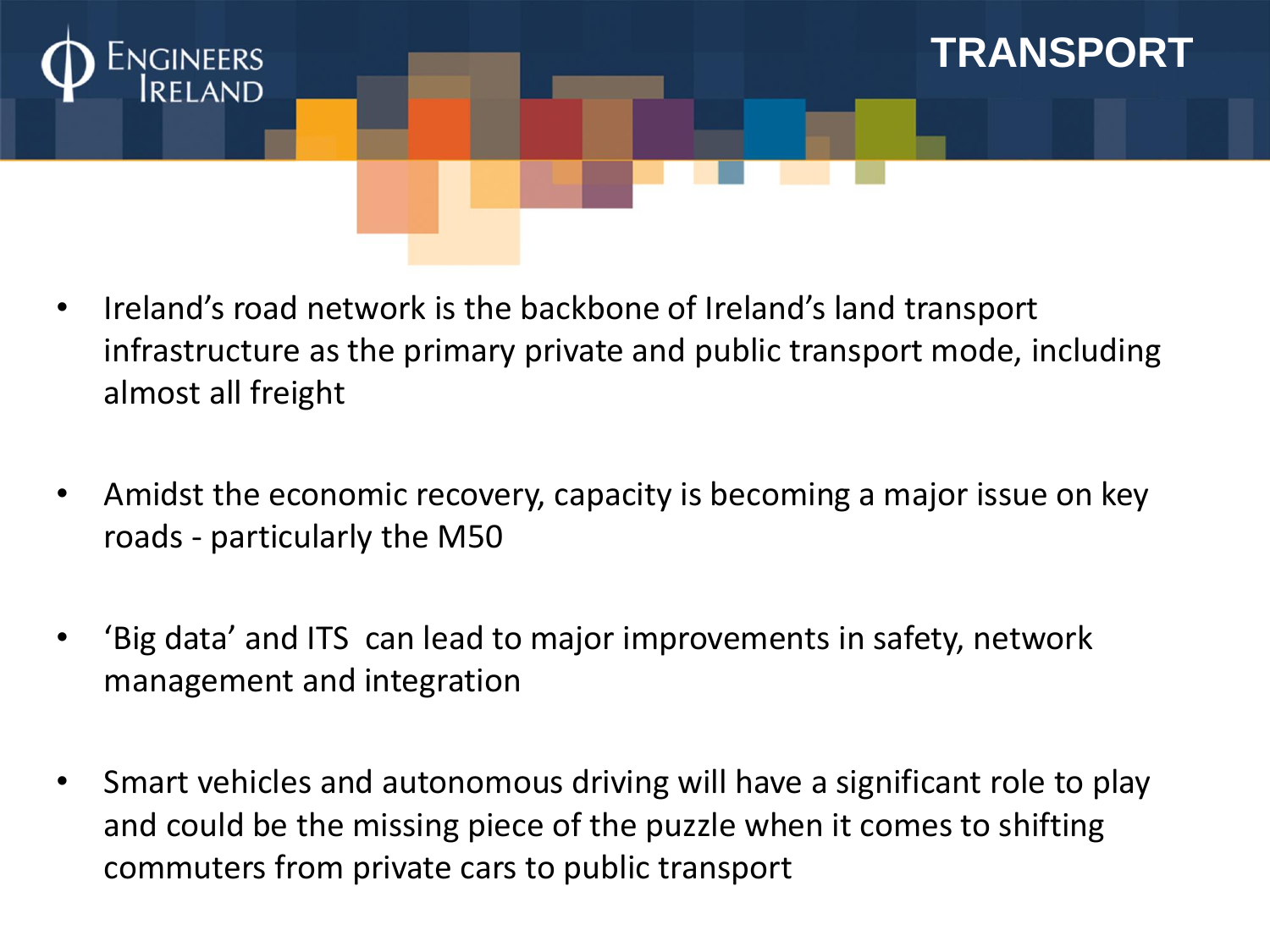

If Ireland is to overcome a 'perfect storm' of challenges, we need:

- A dramatic increase in investment and priority given to infrastructure
- Long-term planning and institutional change
- A skilled and innovative engineering labour force
- Professional communities and knowledge exchange

Engineers Ireland would like to wish the Institute of Asphalt Technology a productive and enjoyable conference